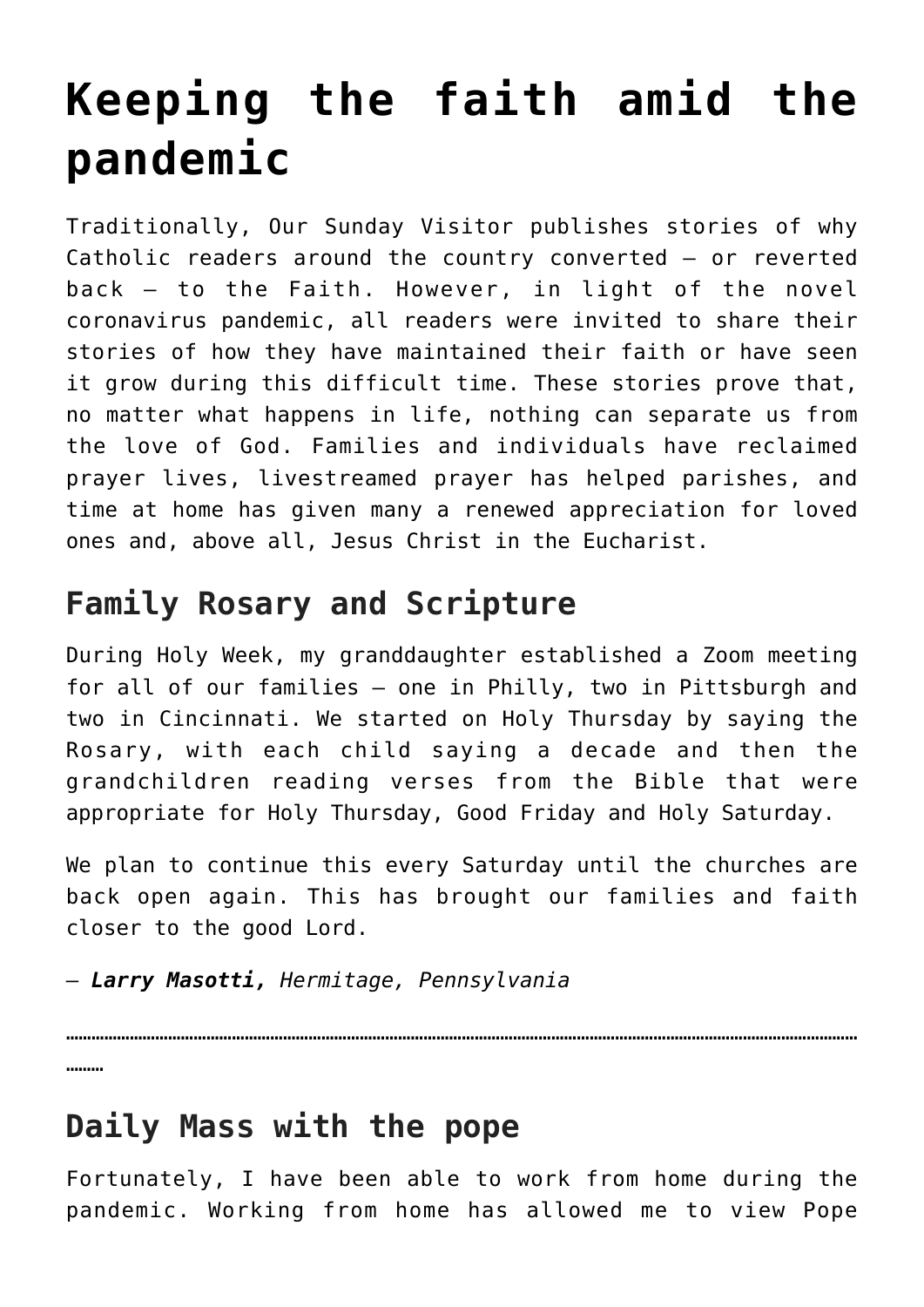Francis' daily Mass from the Casa Santa Marta. Seeing Pope Francis celebrate Mass daily has been an awesome experience. It is really cool to share the daily readings with him and to hear his homilies. An added bonus is the wonderful English translation that is provided by Sister Bernadette Reis.

— *Tom Natola, Wilmington, Massachusetts*

……………………………………………………………………………………………………………………………………………………………………

………

#### **More time, more prayer and service**



The pandemic presents a vast amount of time at home. Early on, I began by compiling a list of tasks. Among the "terrible" list were things I had avoided for too long — a thorough house cleaning, etc. It didn't take long to drift off course, so I turned attention to God.

Our Tulsa, Oklahoma, diocese sent its parishes a dozen different cards (with photos) of men in seminaries. Taking a card, a few days ago I emailed an encouraging note to Michael Martin, who was studying in the Pontifical North American College in Rome before the pandemic. His card is now attached to my refrigerator as a reminder to pray for Michael. And just this week, he responded. The note was inspirational. What joy it brought.

Just this past week, I received a telephone call from my priest, Father Carl. He was finding time to visit with parishioners, as was hardly afforded in normal times. What a thrill this was! Do priests realize what an honor it is to receive their phone call?

Recently, our church has taken on involvement in the Catholic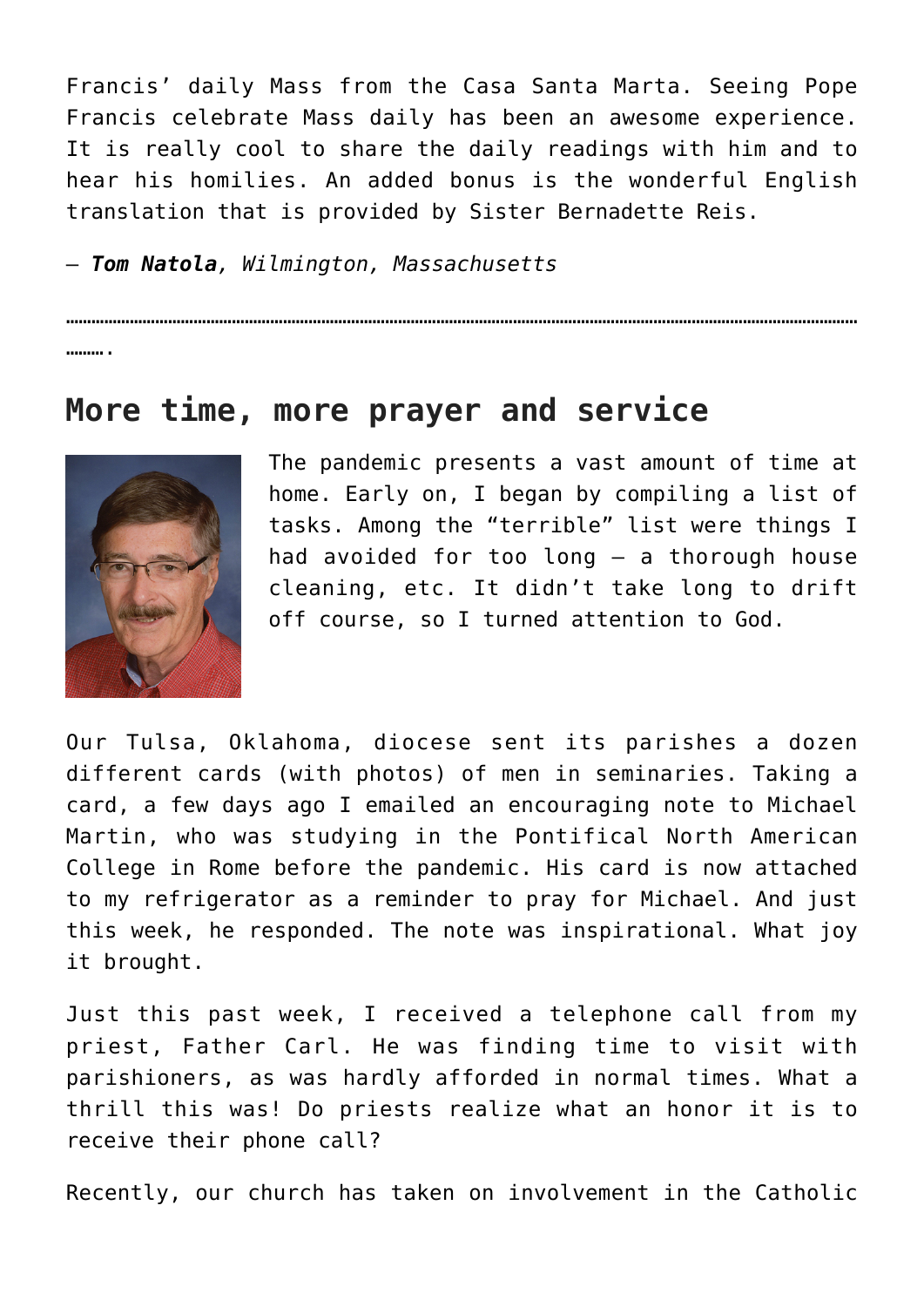Leadership Institute program. Today's quiet time has enabled me to plan and execute CLI steps. These days, we are examining our church demographics, vision, short and long range goals, most effective participation in the Mass and more.

There's always a list of things to do in a church these days. Boldly ask a priest how you might lend a hand. Maybe search for an excellent small group study and related resource materials. Find time to read. Have you read the entire Bible? Why not start today? Maybe begin with the New Testament. Fill the quiet time at home with purposeful activities and study.

……………………………………………………………………………………………………………………………………………………………………

— *Jim Harmon, Durant, Oklahoma*

……

#### **Stronger together**

Some ask the question why God would allow this to happen. I prefer to look at the positive things that are happening. People are stepping up to help others. They are donating food to those who have lost their jobs. We have been bringing groceries to those who can't get out. Some with greater financial resources are donating large amounts to needed causes. This has brought out the generosity in many. We are remaining optimistic. People are saying that we are all in this together and we will come out of this stronger than before. This pandemic is showing us we have the ability to be strong and take care of one another. God is teaching us to have faith in ourselves, so we will believe we are capable of carrying out the spiritual and corporal works of mercy.

This event has been a royal pain, disrupting our lives. We can't attend concerts, sporting events or other recreational activities. We couldn't even attend Holy Week services. The coronavirus will eventually pass, and we will have learned much about how resilient we are. If we come together to solve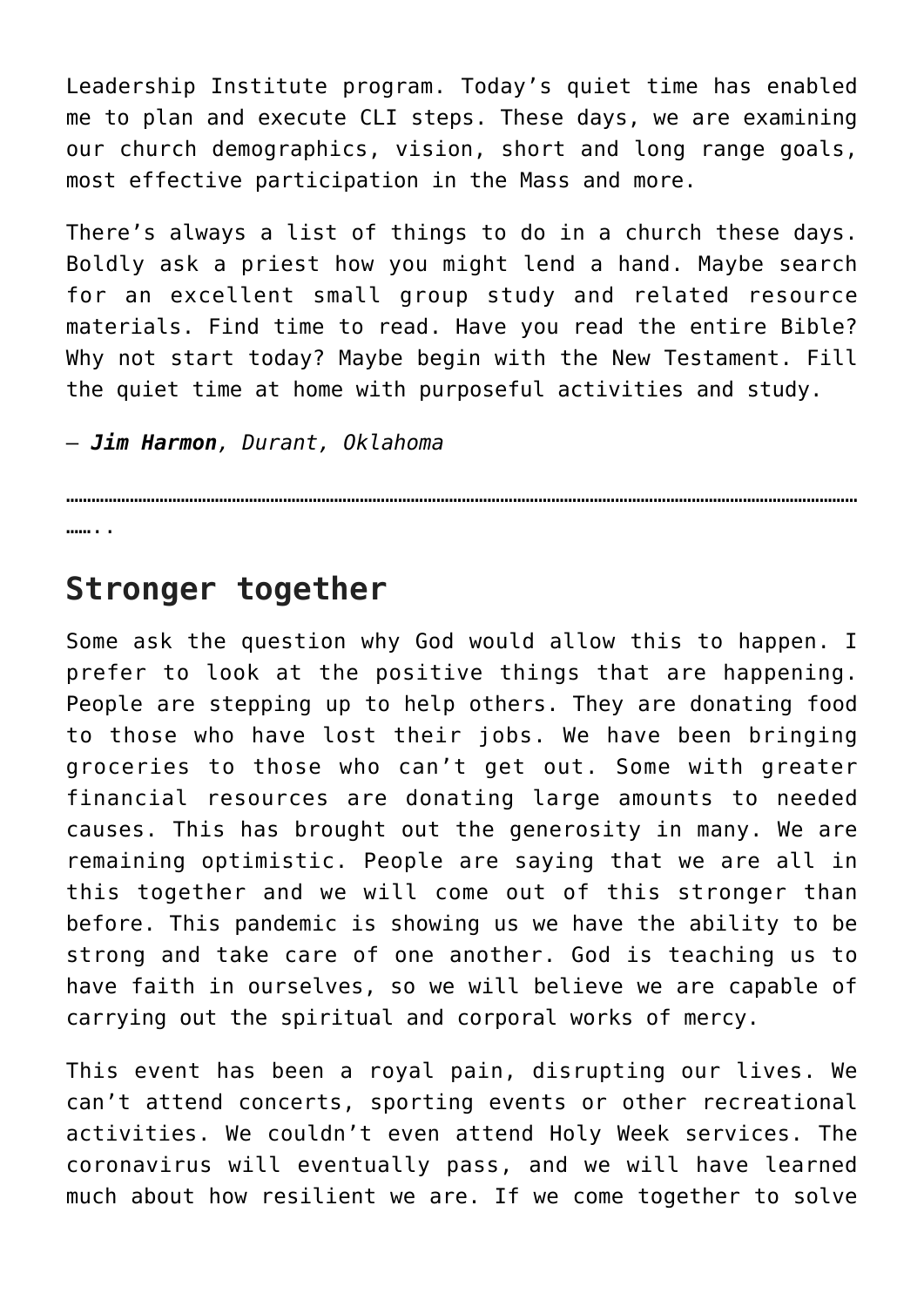problems, we are stronger. United we have the ability to show the world God's great love for us.

……………………………………………………………………………………………………………………………………………………………………

— *Tony Kvedar, Clearwater, Florida*

………

## **Journey to patience**



This pandemic has been a very trying time for everyone to say the least. Being confined in a single room or home creates a great deal of tension after a while. Patience is very much needed and is very much put to the test.

As a member of the Secular Order of Discalced Carmelites, at our monthly meetings we draw slips, each with a particular virtue to work on for the coming month. At the time I picked patience. This selection now seems to me to be providential.

My wife and I are in our late 80s. A person very close to us (I'll call her Miriam) came to help us downsize and organize our household, but she then got stuck with us in our home during the coronavirus pandemic. I don't know what we would have done without her loving care.

However, she came with a lifetime of worries and fears. She has some of the psychological problems that St. Thérèse had, such as hypersensitivity, difficulty in controlling her emotions and desiring absolute certitude, which is not possible in our situation. And yet, though Miriam has been very difficult to live with, she has been a great blessing.

All households have their own problems. We have tried to follow the injunctions of St. Paul in his Letter to the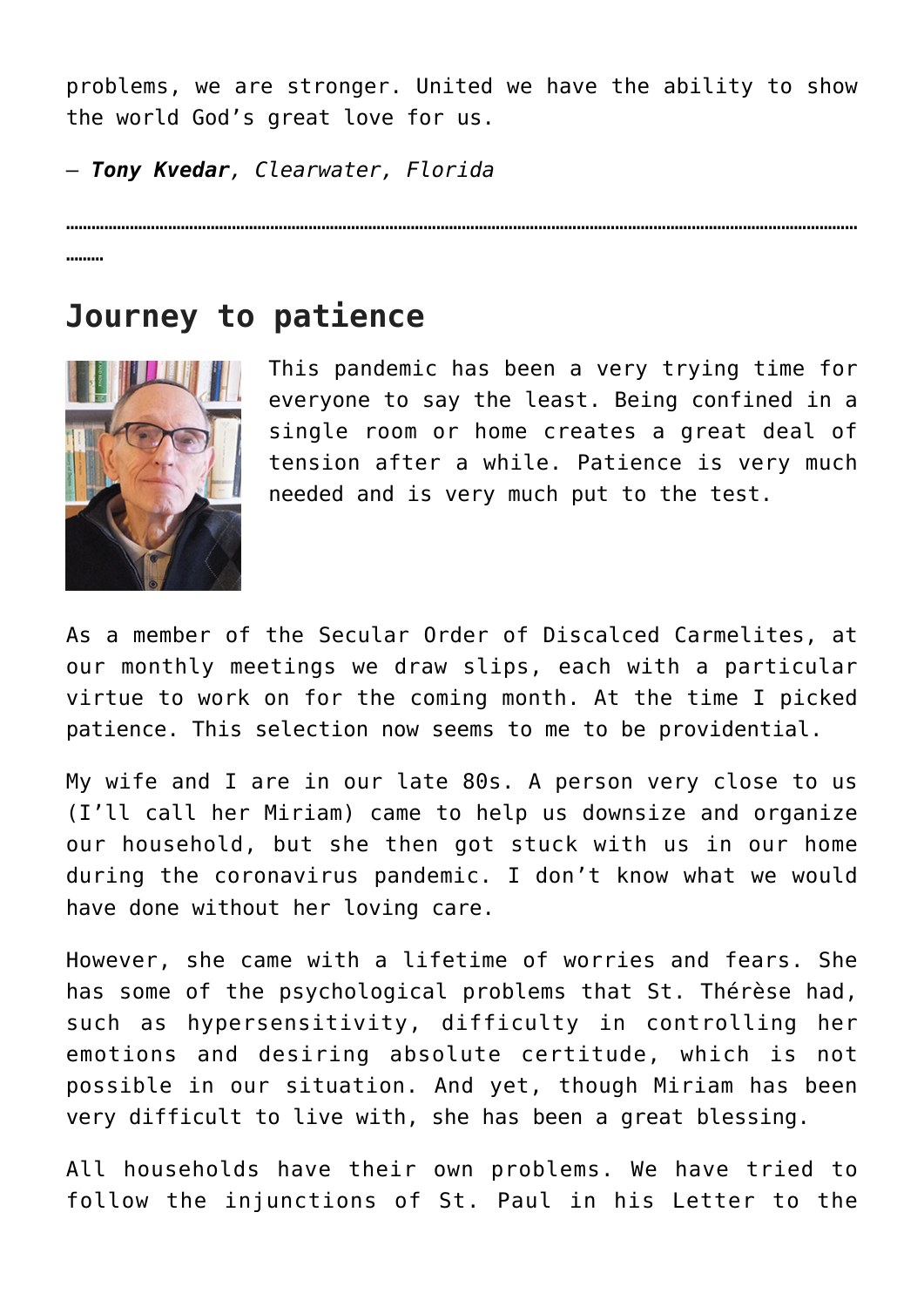Ephesians: "Be kind to one another, compassionate, forgiving one another as God has forgiven you in Christ" (Eph 4:32).

At least during this time of confinement due to the virus, I was better able to reflect on patience and how it is very much a work in progress. St. Thérèse said that charity is putting up with the faults of others — certainly that is patience. A combination of grace and our own efforts are needed.

— *John E. Weakland, Muncie, Indiana*

……………………………………………………………………………………………………………………………………………………………………

…….

#### **When we return to Mass**



What will it be like to attend that first public celebration of the Eucharist when churches are opened after the COVID-19 pandemic?

During the penitential rite, perhaps that perfect act of contrition will be made expressing sorrow for sin — not from a spirit of fear and damnation, but from sorrow for offending God who is deserving of all our love.

When reading from the Old Testament, will we recognize the continuous infidelity of God's chosen people and the infinite mercy of God? Will the New Testament penetrate into our hearts today and drive us to evangelize? And then when the Gospel is proclaimed, we meet Jesus Christ. The Good News that Jesus Christ proclaims is that we were not made for the tomb but for resurrection. When the Gospels are now proclaimed Sunday after Sunday, will they have new meaning for us than before the pandemic?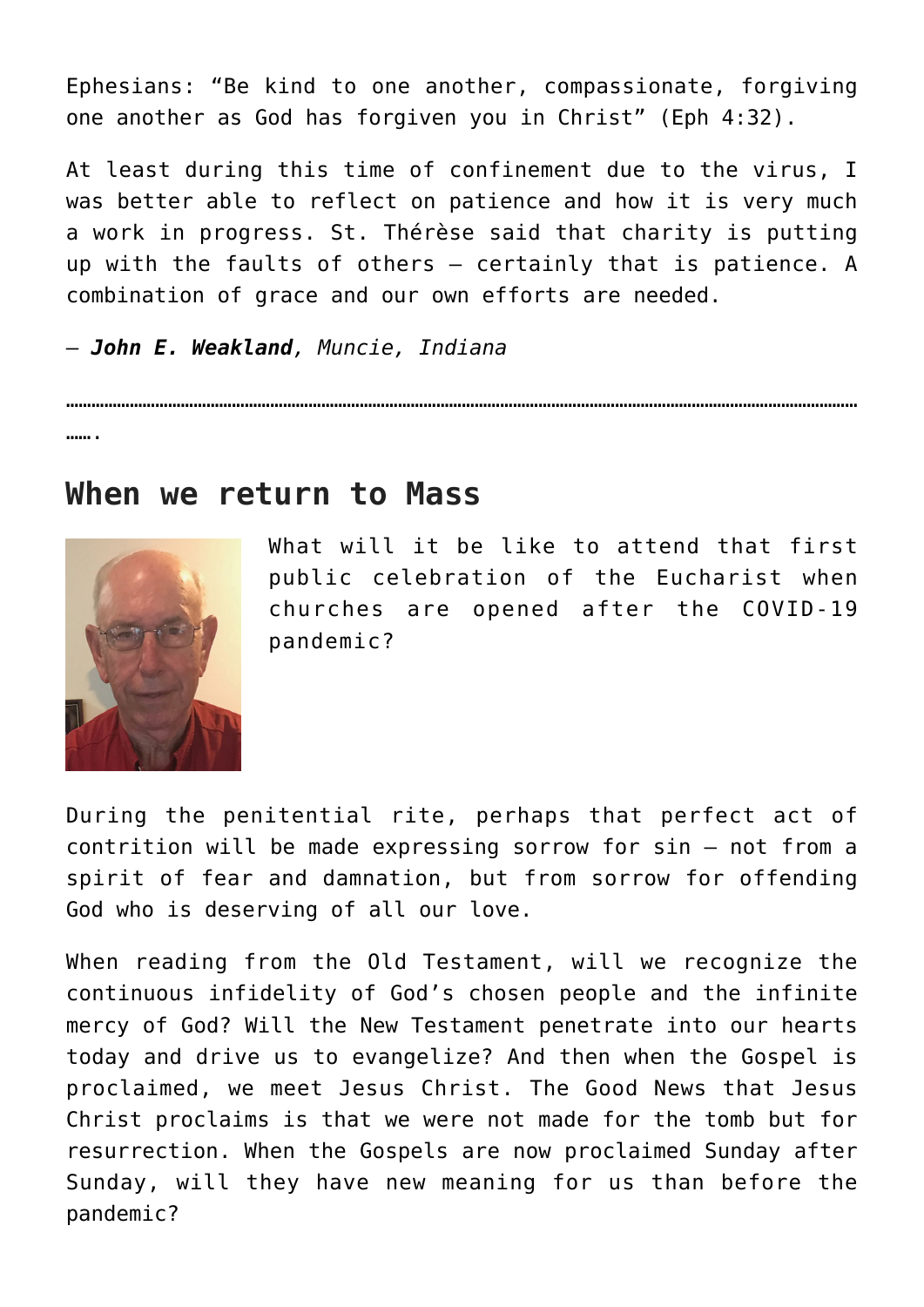What will that first homily be like after the pandemic? What will the celebrant say to his parishioners who have been absent for so long. No doubt the words of the celebrant will be nearly inexpressible.

Following the homily, the Creed should burst forth from our hearts as we proudly profess our faith in God the Father, God the Son and the Holy Spirit. Hopefully we will recite or sing that last part of the Creed with a conviction we never before have experienced, "I believe in one, holy, catholic and apostolic Church. I confess one baptism for the forgiveness of sins, and I look forward to the resurrection of the dead and the life of the world to come."

Then, during the Liturgy of the Eucharist, in a moment the People of God have awaited — where there is no televised Mass — the priest will speak those sacred words consecrating the bread and wine. At this moment, spiritual communions belong to the past. On this day of public celebration, there will be sacramental Communion, which we have so long desired for so many weeks. As the minister holds the sacred host before our eyes and says, "The body of Christ," we will respond, "Amen — I believe."

……………………………………………………………………………………………………………………………………………………………………

— *Tom Gagliano*, *Cordova, Tennessee*

……….

## **Experiencing holy moments**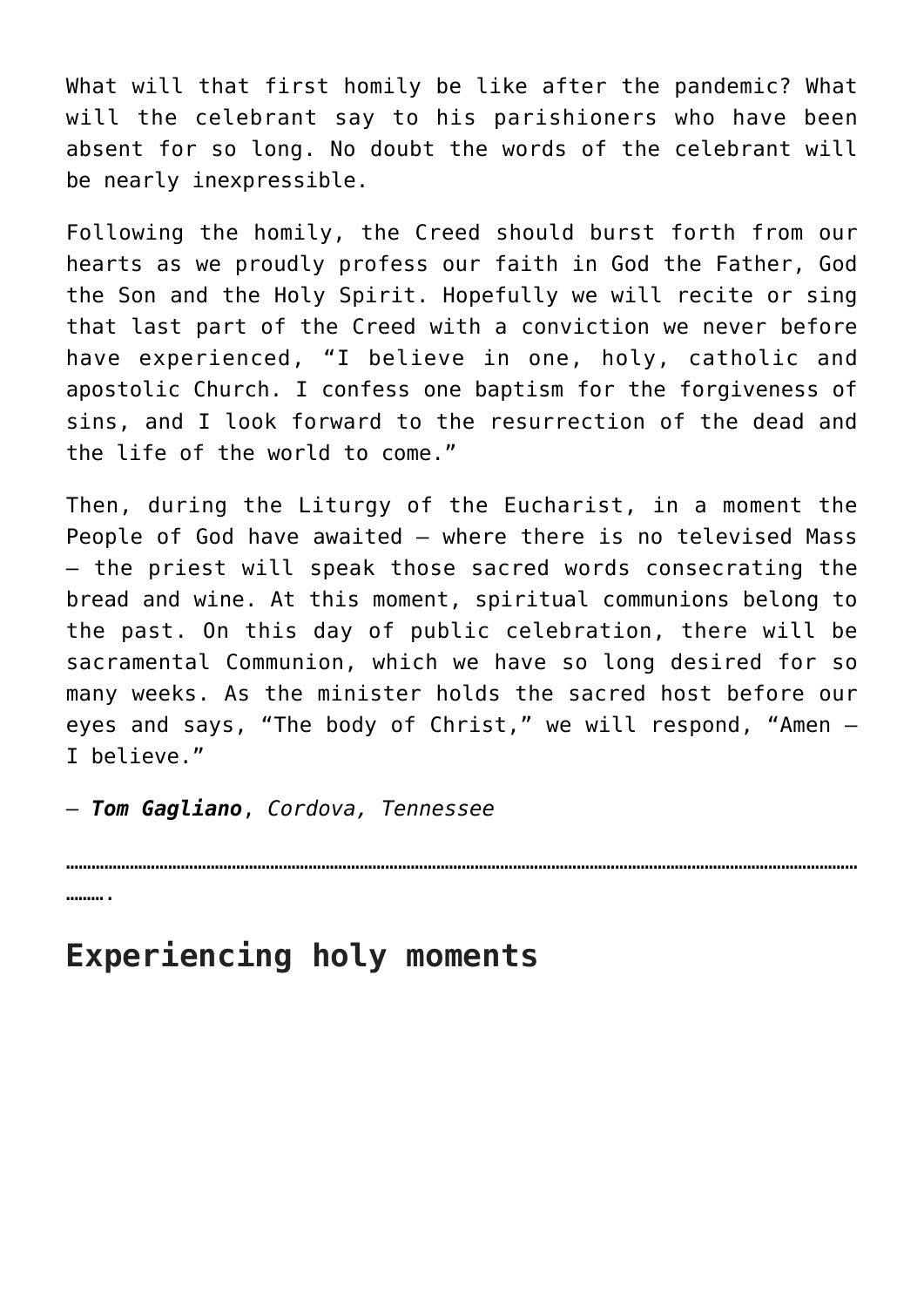

One of my favorite Bible quotes is the passage from Matthew: "For where your treasure is, there also will your heart be" (6:21). I think of that treasure as God's love. In spite of all my sinfulness, I am loved. When we are able to trust and surrender to him, we have the potential to experience holy moments, those treasures of the heart of Jesus that he

wants us to have.

I used to think that holy moments were reserved for saints, priests and individuals in religious orders, but they aren't. God's love has no bounds, and that is also true of holy moments. They are there for all of us to experience if we are open to receiving them.

In a holy moment, there is a separation of ourselves from the world. Our cluttered and chaotic world is absent. Those things don't belong in a holy moment, because they don't matter. What does matter is our focus on the Lord.

We may think that there's not much of an opportunity for holy moments during this pandemic. We may feel detached, frustrated, sad and helpless. But it is in these times of crisis that we need God even more.

Was there a time we felt that deep love of God for us? It may have been the peace we felt when we held our loved one's hand and they took their last breath. It may have been a hymn that we heard or even sang that brought us great joy. It may have been a time that we knelt before the Blessed Sacrament and cried because not only did we feel the pain of God's suffering for our salvation, but felt grateful beyond words for his love for us.

The peace, the joy, the love that holy moments bring are our treasures.

— *Jackie Kierulf, Orleans, Ontario, Canada*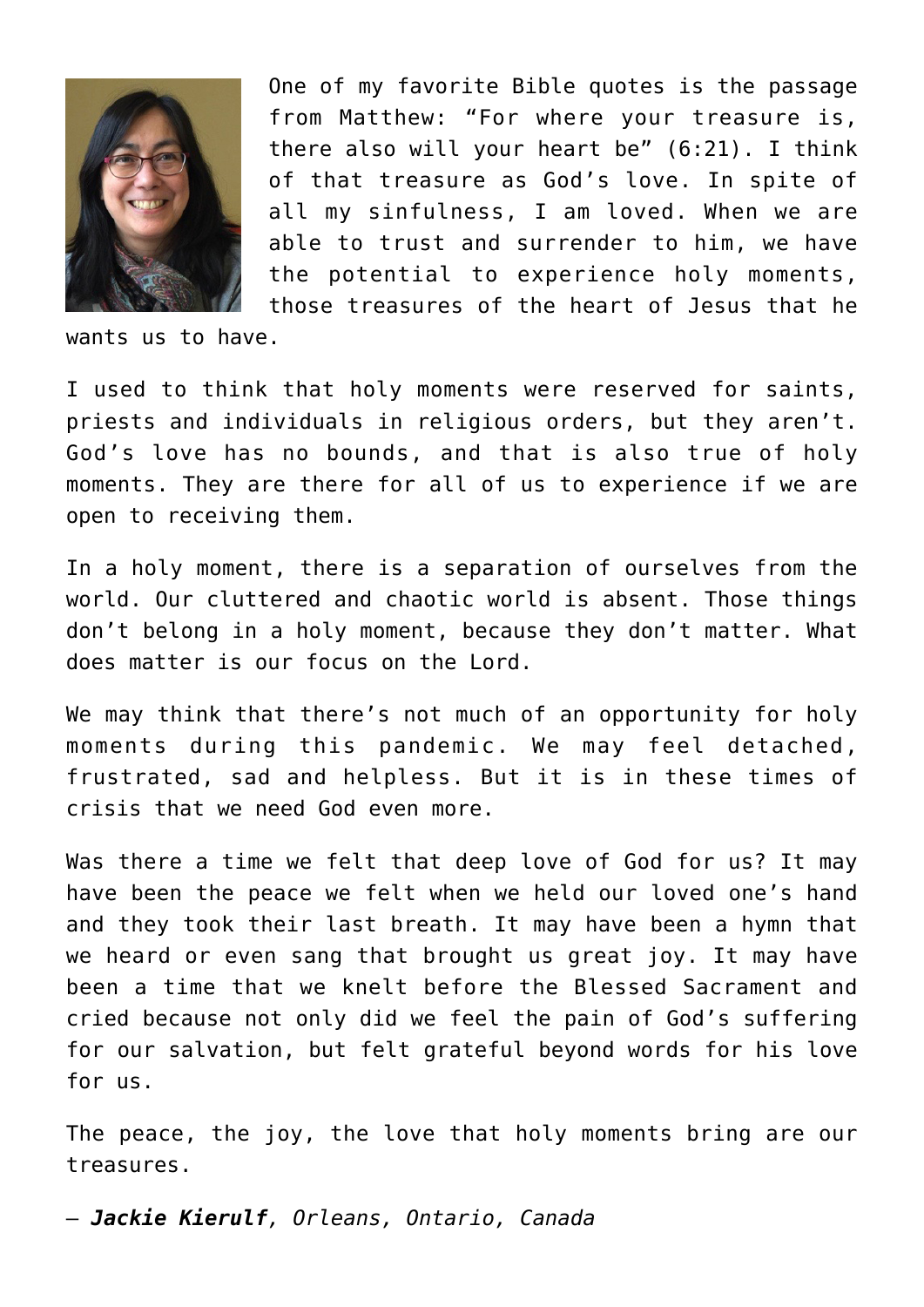# **Learning to not take family, God for granted**

……………………………………………………………………………………………………………………………………………………………………



…… . .

I believe during this time that all of us have been affected in some way or another in our lives. I know for us it means not being able to see our one daughter and two grandchildren on a regular basis. During this pandemic, it means that we had to go without the personal interaction of the Mass and receiving Our Lord in Communion.

For some, these reasons will be big and, for others, momentous. For me, it has taught me not to become complacent in our love for our family members, not to take for granted that we will see them the next time. It means to truly cherish each moment and each other.

As far as the Mass, it has given me a deeper love for the Eucharist, a deeper longing to be with him. How many of us walked up to receive him and would take it for granted? How many of us were just checking the box? I know I did many times as I grew in love with him through the Eucharist. I know how empty I have felt without receiving him, and how I long to do so.

During this time of COVID-19, God has granted me the graces of appreciation and love of family more deeply and a newfound love of his Son through the Eucharist. There is always a silver lining to be found, and during this time because of God's love and grace, I have found mine.

— *James Dillon, Custer, South Dakota*

……………………………………………………………………………………………………………………………………………………………………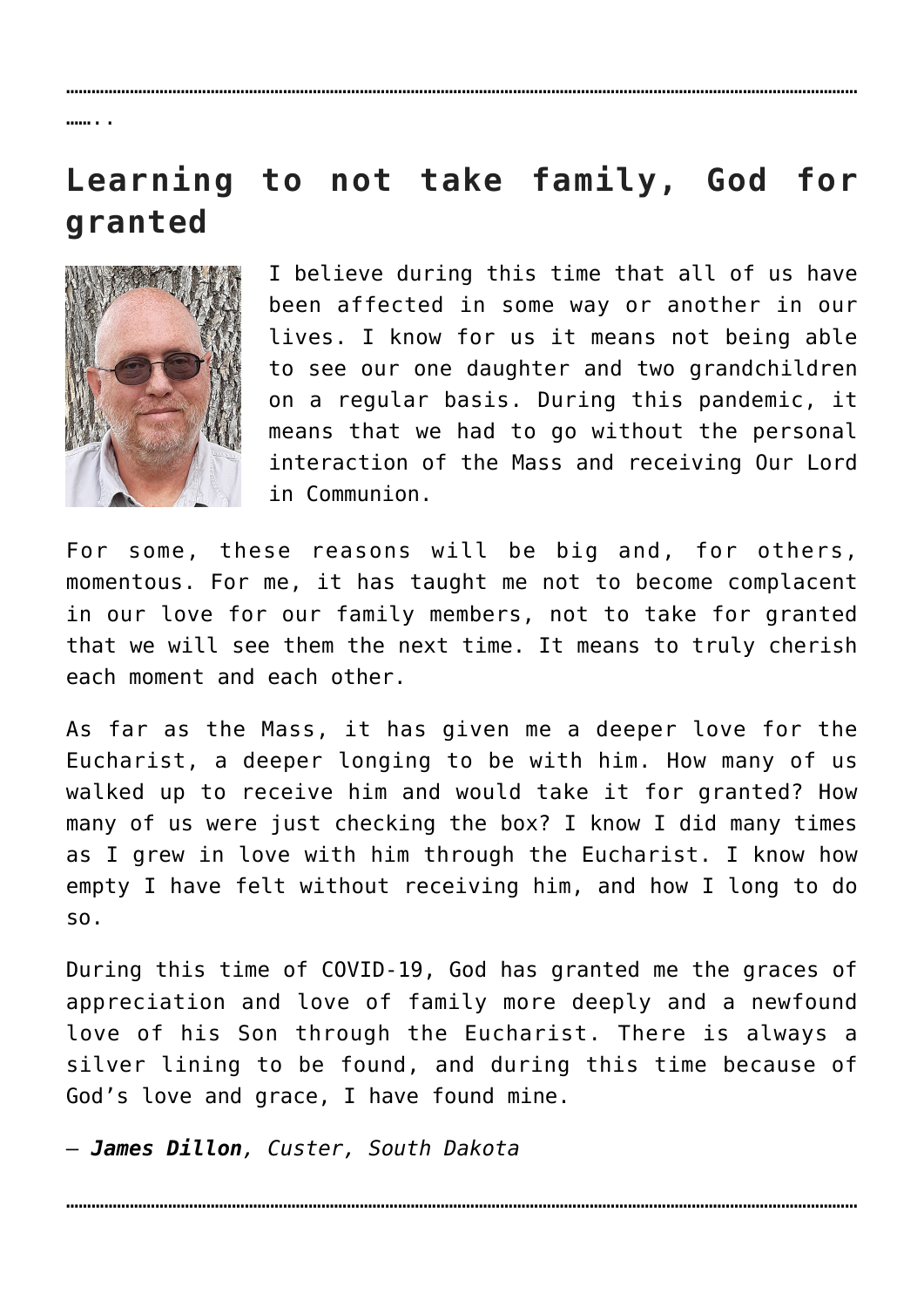………

# **Intercession of Mary and Joseph brings peace**



During the first month of the stay-at-home orders, I struggled a lot with fear and anxiety as the pandemic unfolded. Many people were testing positive for COVID-19, and some were losing their lives. It was just so strange and unexpected. I would go grocery shopping and felt like I was in a scary sci-fi movie. Still, I kept praying to find some

inner peace.

So I decided to pray a novena to St. Joseph in preparation for his feast day on May 1st. I asked for his powerful intercession to have freedom from the fear and anxiety that I was experiencing, and also to pray for different needs of the world during this difficult time. A turning point came on April 28, the feast day of St. Louis de Montfort. This 17thcentury saint was known for his great love and devotion to the Blessed Virgin Mary. In a moment of prayer that day, the Holy Spirit reminded me of a consecration to Jesus through Mary in union with St. Joseph that I did about 10 years ago. I immediately went to my bookcase and found the book, "Preparation for Total Consecration to Jesus through Mary for Families," according to St. Louis de Montfort, with daily meditations by Pope St. John Paul II. This book is published and promoted by the Apostolate for Family Consecration. I have been doing the daily readings and prayers, and my faith has become stronger each day like building spiritual muscles.

I am no longer plagued by the fear and anxiety that I was experiencing. My reconsecration day will be May 31 (the feast of the Visitation) but also this year falls on the solemnity of Pentecost! Come, Holy Spirit, fill our hearts with faith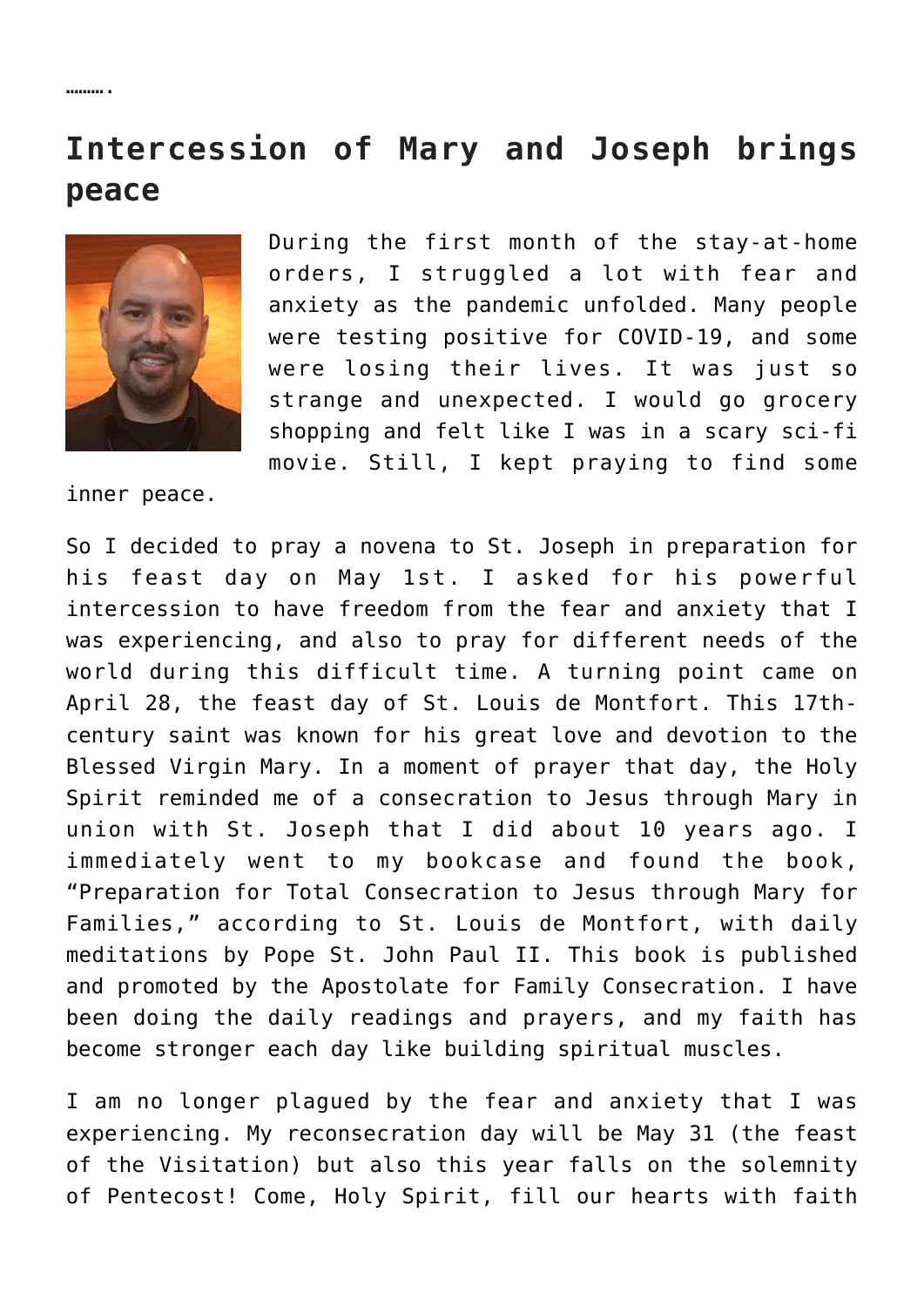and courage to be living witnesses of the risen Lord and bring hope and love to our world in need. All for Jesus! All through Mary! All in union with St. Joseph!

……………………………………………………………………………………………………………………………………………………………………

— *Jorge Sandoval*, *Phoenix*

………

#### **The gift of livestreamed Masses**



When Masses were suspended back in March, some innovative Catholic priests new to media began to devise methods of providing Masses on their web pages, livestreamed on Facebook and on YouTube. Although some Catholics had qualms and concerns about how to access the Masses, many more media-savvy people soon began tuning in regularly.

After my parish launched its Masses twice a week, I began to virtually attend daily Masses. My faith was strengthened by being able to attend daily Mass in a variety of settings with priests I knew and respected. This whole media Mass adventure has renewed my love for good and holy servant-priests who care so much about their parishioners they are willing to dive into new media outreach.

On a personal level, my faith has not been shaken while away from church, though I miss receiving Communion. If anything, I've become more aware that we have been taking for granted the awesome celebration of the Mass itself. Watching and comparing various priests celebrating Masses alone in their churches or rectory chapels, it became more obvious that they were just as reverent as though a thousand worshippers sat in the pews.

I pray that when we return to our churches after this COVID-19 pandemic, priests will continue this media outreach for their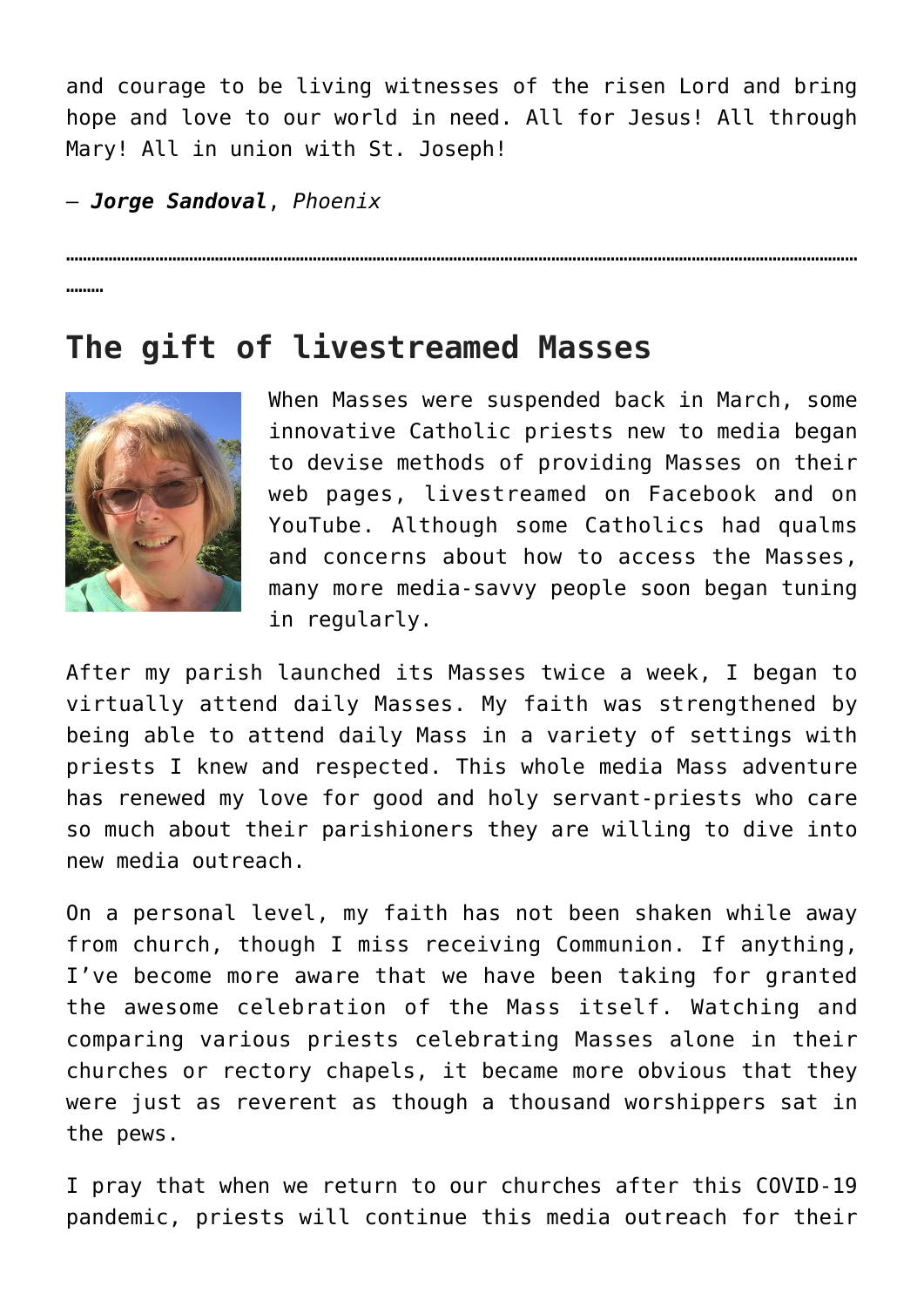shut-in parishioners. What's better than being able to pray the Rosary and Mass daily with your favorite priests?

……………………………………………………………………………………………………………………………………………………………………

— *Diane Kimble, Charleston, West Virginia*

………

### **Nothing can keep us from God**



Because of the pandemic, I've experienced something of what worship was like for firstcentury Christians. They couldn't meet freely in houses of worship, so they gathered in homes, just like people who are persecuted for their beliefs do today in many parts of the world.

Ever since churches closed, my wife and I have been attending Mass online. And I still pray, maybe now more than ever  $-$  at home, in the car, while walking in the park — just not at church. I've also spent a lot of time reflecting on Pope Francis' statement that COVID-19 is not God's judgment on us but rather a call for us to judge what's most important and to start acting on it.

I miss the Eucharist, the communal aspects of worship and interacting with the residents of the nursing home where I serve as a volunteer. The quarantine can take away our church attendance, but it can't stop us from praying, worshipping and doing charitable work. But we have to do things in a different way. Now I call my friends and write them letters. It's not as good as a person-to-person visit, but it's something.

During this period of withdrawal from the world, I've seen my faith challenged, but at the same time in some ways it has been strengthened. Stumbling blocks, personal struggles and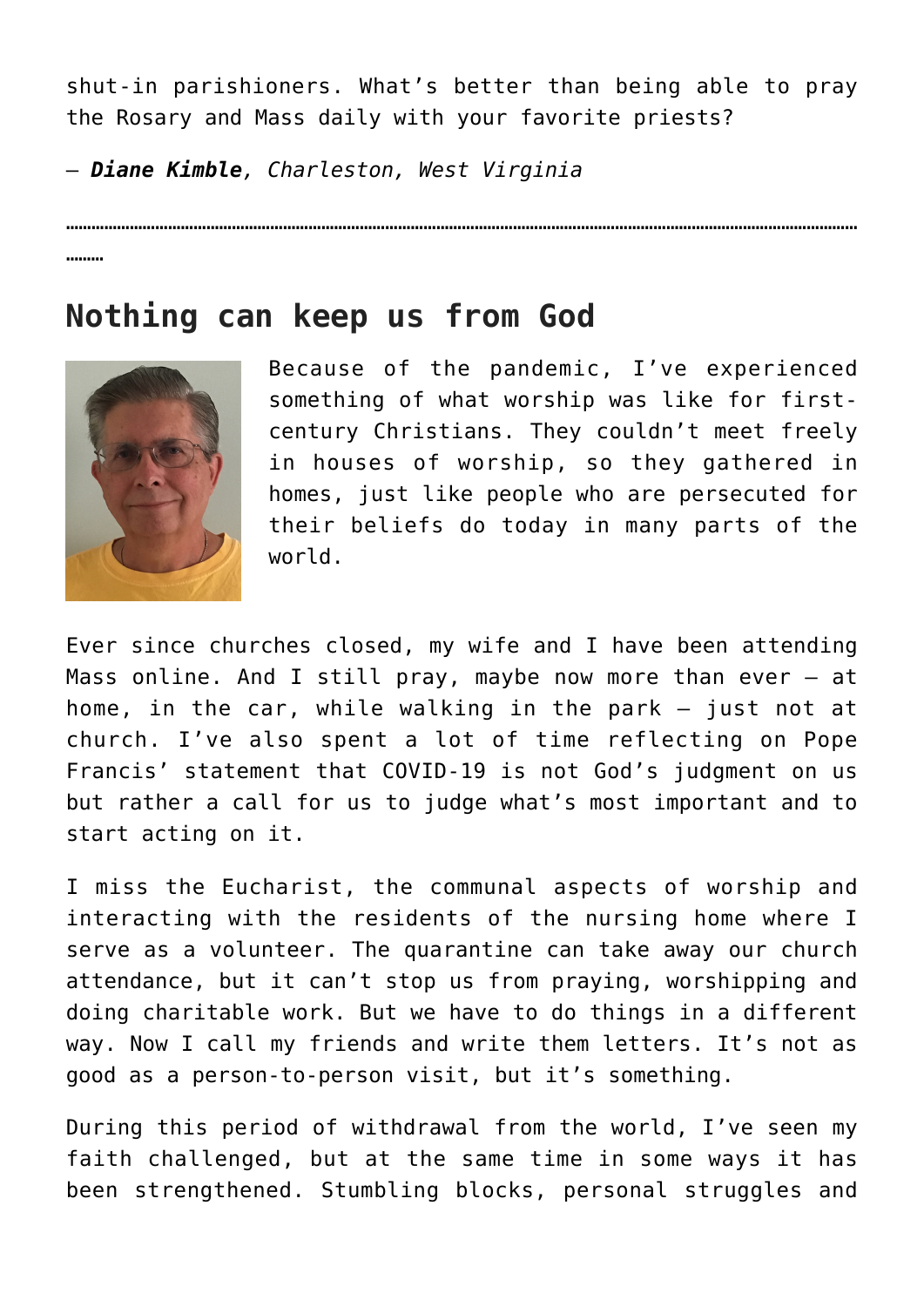heartaches are interwoven threads in the fabric of life, but so are triumphs, celebrations and moments of great joy. COVID-19 is only the latest crisis to test our faith; it won't be the last.

My heart breaks for those who have suffered greatly over the last few weeks. Many lives and livelihoods have been lost. And I lament having to stay away from church, friends and activities. More hardships lie ahead, but as we read in Romans, nothing on earth (and that includes COVID-19) can separate us from God's love (cf. 8:38-39). Absolutely nothing.

……………………………………………………………………………………………………………………………………………………………………

— *Melvin S. Arrington Jr., Oxford, Mississippi*

……….

## **Reclaiming family and personal prayer**



Living the full life of a Catholic has been difficult these past several years. But isolation has turned into a holy retreat for me in which I've grown as both teacher and student — first, by virtue of my having to reteach and guide my family into forming good Catholic habits, and second, my re-learning how to really have a prayer life.

As my children got older and permanent jobs and university obligations became the norm in my home, my family and I saw less and less of each other. Commuting schedules would keep us out late, but with the isolation, we finally set up a schedule to practice living a holy life.

We now prayerfully eat all our meals together, with grace before and thanksgiving after. In the morning, once the dishes have been cleared, we read the daily Mass, passing the readings around the table to select what spoke most powerfully to each soul. We also "talk Catholic" throughout the day.